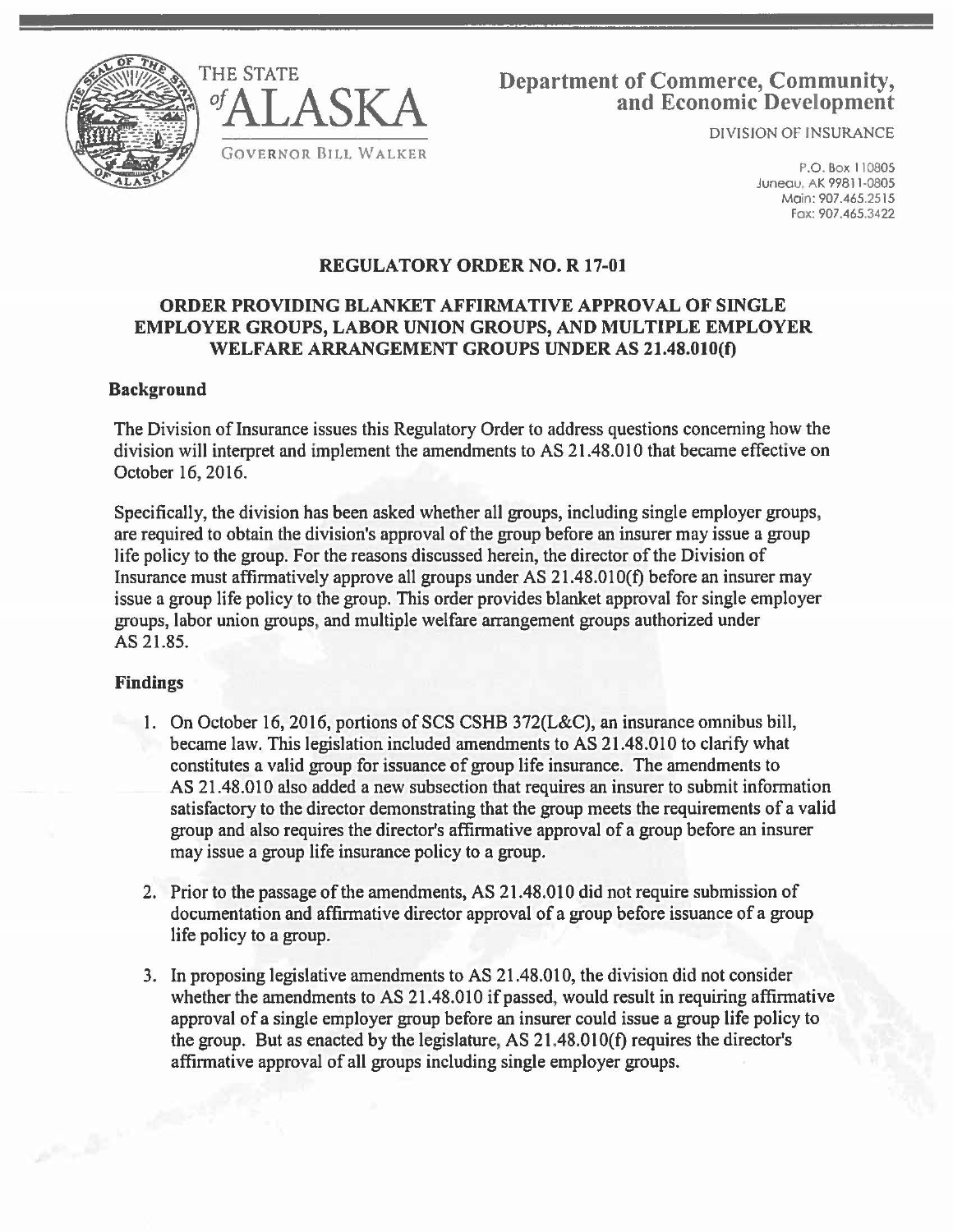4. In the division's experience, most, if not all, single employer groups, labor union groups, and multiple employer welfare arrangements authorized under AS 21.85 are defined groups that meet the criteria for a valid group under AS 21.48.010(a). Separate affirmative approval for such groups is not necessary and would be overly burdensome. Providing blanket affirmative approval of all valid single employer groups, labor union groups, and multiple employer welfare arrangements that meet the requirements under AS 21.48.010(a) and this Order will promote efficiencies for both insurers and the division, and protect the public interest.

#### **Order**

Consistent with the foregoing, the director orders:

- A. For single employer groups, labor union groups, and multiple employer welfare arrangements authorized under AS 21.85 that meet the requirements of AS 21.48.010(a), an insurer shall
	- 1. submit to the division group life insurance forms with the intended market type identified as "Employer" and further described as "Employer Only" or "Union Only" in the filing;
	- 2. file with the division an annual list of labor unions that have a group life insurance policy in effect between July 1 of the previous year and June 30 of the current year no later than July 31 of the current year;
	- 3. submit the annual labor union list required under (A)(2) of this Order via SERFF using "compliance" as the filing type; and
	- 4. include in the information submitted via SERFF the
		- a. union name;
		- b. group life form name and number; and
		- c. form approval date.
- B. The director hereby affirmatively approves all valid single employer groups, labor union groups, and multiple employer welfare arrangements authorized under AS 21.85 of an insurer that meets the conditions under (A) of this Order.
- C. For any other group, including an association or trust, an insurer will need to submit to the director information satisfactory to the director that the group meets the requirements of AS 21.48.010(a) or (e) to obtain the director's affirmative approval. Such documentation may include mirror filings listing the intended market as